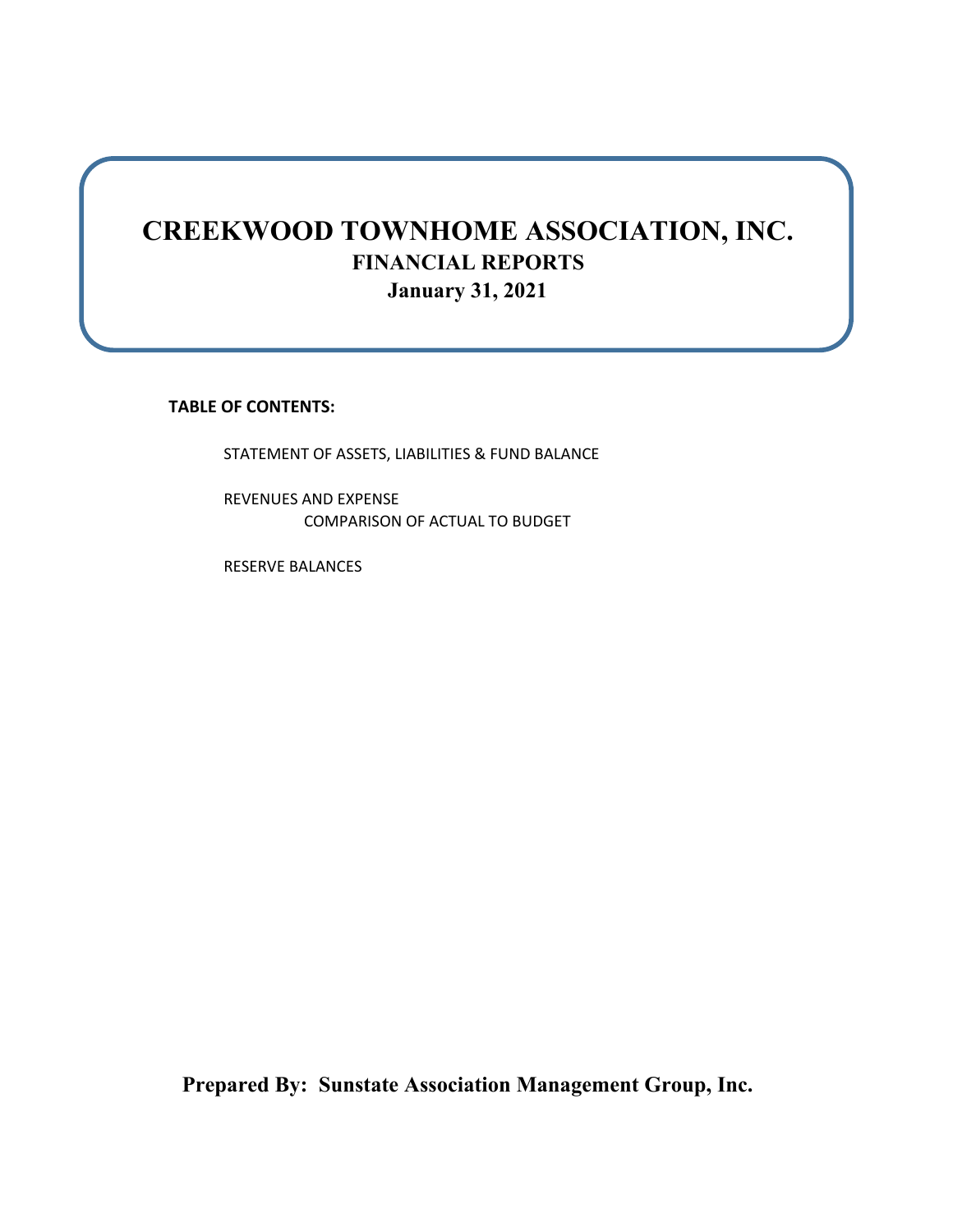# **Creekwood Townhome Association Inc. 02/04/21 Statement of Assets, Liabilities, & Fund Balance**

**As of January 31, 2021**

|                                                                     | Jan 31, 21            |
|---------------------------------------------------------------------|-----------------------|
| ASSETS                                                              |                       |
| <b>Current Assets</b><br><b>Checking/Savings</b>                    |                       |
| 1010 Centennial OP 7298                                             | 74,773.37             |
| 1010.99 Management Escrow                                           | 463.56                |
| 1110 Centennial MM 7352                                             | 429,544.76            |
| <b>Total Checking/Savings</b>                                       | 504,781.69            |
| <b>Accounts Receivable</b>                                          |                       |
| 1150 Accounts Receivable                                            | (13,886.38)           |
| <b>Total Accounts Receivable</b>                                    | (13,886.38)           |
| <b>Other Current Assets</b>                                         |                       |
| 1220 Allowance for Bad Debt                                         | (1,600.00)            |
| 1250 · Refundable Deposits                                          | 3,282.38              |
| 1260 · Utility Deposits<br>1280 - Prepaid Insurance                 | 189.08<br>4,770.32    |
| <b>Total Other Current Assets</b>                                   | 6,641.78              |
| <b>Total Current Assets</b>                                         | 497,537.09            |
| TOTAL ASSETS                                                        | 497,537.09            |
| LIABILITIES & EQUITY                                                |                       |
| <b>Liabilities</b><br><b>Current Liabilities</b>                    |                       |
| <b>Accounts Payable</b>                                             |                       |
| 2000 Accounts Payable                                               | 2,332.96              |
| <b>Total Accounts Payable</b>                                       | 2,332.96              |
| <b>Other Current Liabilities</b>                                    |                       |
| 2100 Other Current Liabilities                                      | 3,551.08              |
| <b>Total Other Current Liabilities</b>                              | 3,551.08              |
| <b>Total Current Liabilities</b>                                    | 5,884.04              |
| <b>Long Term Liabilities</b>                                        |                       |
| 3100 · Reserve Fund                                                 | 429,544.76            |
| <b>Total Long Term Liabilities</b>                                  | 429,544.76            |
| <b>Total Liabilities</b>                                            | 435,428.80            |
| Equity                                                              |                       |
| 3000 Operating Fund Balance                                         | 51,829.82             |
| 3330 · Prior Year Adjustments<br>3340 · Prior Years Surplus/Deficit | (158.10)<br>13,447.35 |
| <b>Net Income</b>                                                   | (3,010.78)            |
| <b>Total Equity</b>                                                 | 62,108.29             |
| TOTAL LIABILITIES & EQUITY                                          | 497,537.09            |
|                                                                     |                       |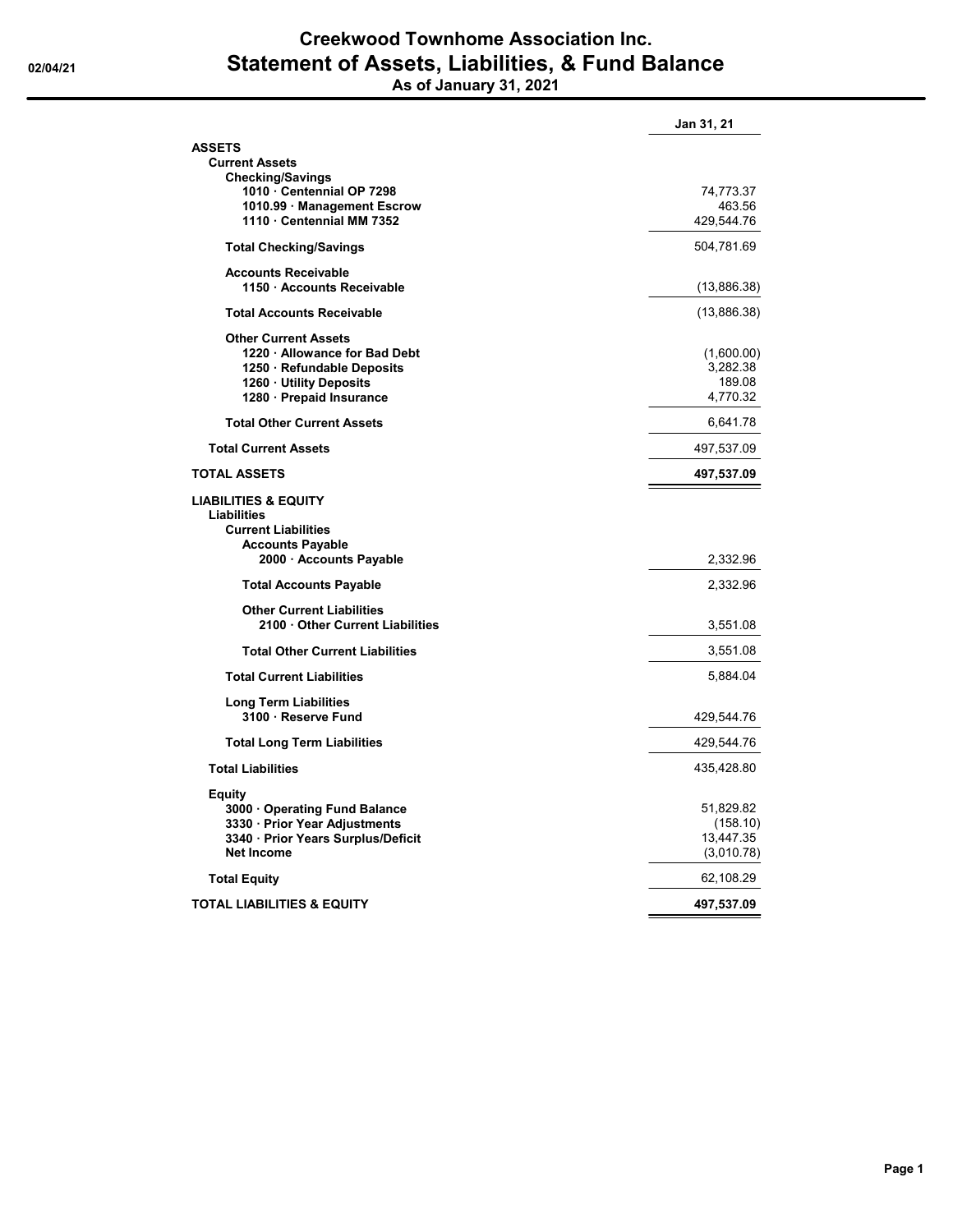### **Creekwood Townhome Association Inc. 02/05/21 Revenue & Expense Budget Performance January 2021**

|                                                                      | <b>Jan 21</b>         | <b>Budget</b>          | \$ Over Budget      | <b>Jan 21</b>          | <b>YTD Budget</b>      | \$ Over Budget      | <b>Annual Budget</b>     |
|----------------------------------------------------------------------|-----------------------|------------------------|---------------------|------------------------|------------------------|---------------------|--------------------------|
| <b>Ordinary Income/Expense</b>                                       |                       |                        |                     |                        |                        |                     |                          |
| Income                                                               |                       |                        |                     |                        |                        |                     |                          |
| 4100 · Regular Assessments<br>4101 · Reserve Assessments             | 18,156.63             | 18,156.25<br>12,083.37 | 0.38<br>0.00        | 18,156.63<br>12,083.37 | 18,156.25<br>12,083.37 | 0.38<br>0.00        | 217,875.00<br>145.000.00 |
| 4120 · Working Capital Assessment                                    | 12,083.37<br>1.500.00 | 0.00                   | 1,500.00            | 1,500.00               | 0.00                   | 1,500.00            | 0.00                     |
| 4230 · Late Fees                                                     | 183.49                | 0.00                   | 183.49              | 183.49                 | 0.00                   | 183.49              | 0.00                     |
| 4260 · Other Income                                                  | 510.72                | 0.00                   | 510.72              | 510.72                 | 0.00                   | 510.72              | 0.00                     |
| <b>Total Income</b>                                                  | 32,434.21             | 30,239.62              | 2,194.59            | 32,434.21              | 30,239.62              | 2,194.59            | 362,875.00               |
| <b>Gross Profit</b>                                                  | 32,434.21             | 30,239.62              | 2,194.59            | 32,434.21              | 30,239.62              | 2,194.59            | 362,875.00               |
| <b>Expense</b>                                                       |                       |                        |                     |                        |                        |                     |                          |
| <b>Grounds Maintenance</b>                                           |                       |                        |                     |                        |                        |                     |                          |
| 7110 · Landscape Contract                                            | 4.224.00              | 4,224.00               | 0.00                | 4,224.00               | 4,224.00               | 0.00                | 50,688.00                |
| 7120 · Mulch                                                         | 11,257.50             | 1,500.00               | 9,757.50            | 11,257.50              | 1,500.00               | 9,757.50            | 18,000.00                |
| 7130 · Landscape Other                                               | 0.00<br>138.00        | 125.00<br>275.00       | (125.00)            | 0.00                   | 125.00                 | (125.00)            | 1,500.00                 |
| 7140 · Pond/Lake Maintenance<br>7150 · Irrigation/Well Maint/Replace | 206.75                | 417.50                 | (137.00)            | 138.00<br>206.75       | 275.00<br>417.50       | (137.00)            | 3,300.00<br>5,010.00     |
| 7160 · Termite Warranty Program & P                                  | 1,620.00              | 1,666.63               | (210.75)<br>(46.63) | 1,620.00               | 1,666.63               | (210.75)<br>(46.63) | 20,000.00                |
| <b>Total Grounds Maintenance</b>                                     | 17,446.25             | 8,208.13               | 9,238.12            | 17,446.25              | 8,208.13               | 9,238.12            | 98,498.00                |
|                                                                      |                       |                        |                     |                        |                        |                     |                          |
| <b>Repairs/Maint General</b><br>7210 · General Repairs & Maintenance | 321.00                |                        |                     | 321.00                 | 2,166.63               |                     |                          |
| 7220 · Gate Maintenance Contract                                     | 120.00                | 2,166.63<br>50.00      | (1,845.63)<br>70.00 | 120.00                 | 50.00                  | (1,845.63)<br>70.00 | 26,000.00<br>600.00      |
| 7230 · Amenity Access Systems                                        | 0.00                  | 41.63                  | (41.63)             | 0.00                   | 41.63                  | (41.63)             | 500.00                   |
| <b>Total Repairs/Maint General</b>                                   | 441.00                | 2,258.26               | (1, 817.26)         | 441.00                 | 2,258.26               | (1,817.26)          | 27,100.00                |
| <b>Clubhouse &amp; Pool</b>                                          |                       |                        |                     |                        |                        |                     |                          |
| 7310 · Pool Maintenance Contract                                     | 475.00                | 475.00                 | 0.00                | 475.00                 | 475.00                 | 0.00                | 5,700.00                 |
| 7320 · Pool Other                                                    | 0.00                  | 250.00                 | (250.00)            | 0.00                   | 250.00                 | (250.00)            | 3,000.00                 |
| 7330 • Amenity Center Repairs/Maint                                  | 228.66                | 250.00                 | (21.34)             | 228.66                 | 250.00                 | (21.34)             | 3,000.00                 |
| 7340 · Janitorial Supplies                                           | 0.00                  | 41.63                  | (41.63)             | 0.00                   | 41.63                  | (41.63)             | 500.00                   |
| 7350 · Janitorial Services                                           | 500.00                | 541.63                 | (41.63)             | 500.00                 | 541.63                 | (41.63)             | 6,500.00                 |
| 7370 · Homeowner Activities                                          | 0.00                  | 166.63                 | (166.63)            | 0.00                   | 166.63                 | (166.63)            | 2,000.00                 |
| 7380 · Winter                                                        | 0.00                  | 83.37                  | (83.37)             | 0.00                   | 83.37                  | (83.37)             | 1,000.00                 |
| <b>Total Clubhouse &amp; Pool</b>                                    | 1,203.66              | 1,808.26               | (604.60)            | 1,203.66               | 1,808.26               | (604.60)            | 21,700.00                |
| <b>Other Expenses</b>                                                |                       |                        |                     |                        |                        |                     |                          |
| 7450 · Reserve Assessment Allocation                                 | 12,083.37             | 12,083.37              | 0.00                | 12,083.37              | 12,083.37              | 0.00                | 145,000.00               |
| <b>Total Other Expenses</b>                                          | 12,083.37             | 12,083.37              | 0.00                | 12,083.37              | 12,083.37              | 0.00                | 145,000.00               |
| <b>Utilities</b>                                                     |                       |                        |                     |                        |                        |                     |                          |
| 7510 · Electricity - Amenity Center                                  | 300.31<br>24.00       | 291.63                 | 8.68                | 300.31                 | 291.63                 | 8.68                | 3,500.00                 |
| 7520 · Electricity - Entry                                           |                       | 25.00                  | (1.00)              | 24.00                  | 25.00                  | (1.00)              | 300.00                   |
| 7530 · Electricity - Irrigation<br>7540 · Electricity - Streetlights | 47.65<br>1,119.77     | 166.63<br>1,000.00     | (118.98)<br>119.77  | 47.65<br>1,119.77      | 166.63<br>1,000.00     | (118.98)<br>119.77  | 2,000.00<br>12,000.00    |
| 7550 · Telephone/Gate Access Control                                 | 0.00                  | 41.63                  | (41.63)             | 0.00                   | 41.63                  | (41.63)             | 500.00                   |
| 7560 · Water/Sewer - Amenity Center                                  | 332.51                | 666.63                 | (334.12)            | 332.51                 | 666.63                 | (334.12)            | 8,000.00                 |
| <b>Total Utilities</b>                                               | 1,824.24              | 2,191.52               | (367.28)            | 1,824.24               | 2,191.52               | (367.28)            | 26,300.00                |
| <b>Professional Fees</b>                                             |                       |                        |                     |                        |                        |                     |                          |
| 7610 · Tax Preparation                                               | 0.00                  | 41.63                  | (41.63)             | 0.00                   | 41.63                  | (41.63)             | 500.00                   |
| 7620 · Legal & Professional Fees                                     | 0.00                  | 291.63                 | (291.63)            | 0.00                   | 291.63                 | (291.63)            | 3,500.00                 |
| <b>Total Professional Fees</b>                                       | 0.00                  | 333.26                 | (333.26)            | 0.00                   | 333.26                 | (333.26)            | 4,000.00                 |
| Insurance                                                            |                       |                        |                     |                        |                        |                     |                          |
| 7710 · Directors & Officers                                          | 103.17                | 104.13                 | (0.96)              | 103.17                 | 104.13                 | (0.96)              | 1,250.00                 |
| 7720 · General, Property & Liability                                 | 370.54                | 458.37                 | (87.83)             | 370.54                 | 458.37                 | (87.83)             | 5,500.00                 |
| 7730 · Worker's Comp                                                 | 56.33                 | 83.37                  | (27.04)             | 56.33                  | 83.37                  | (27.04)             | 1,000.00                 |
| <b>Total Insurance</b>                                               | 530.04                | 645.87                 | (115.83)            | 530.04                 | 645.87                 | (115.83)            | 7,750.00                 |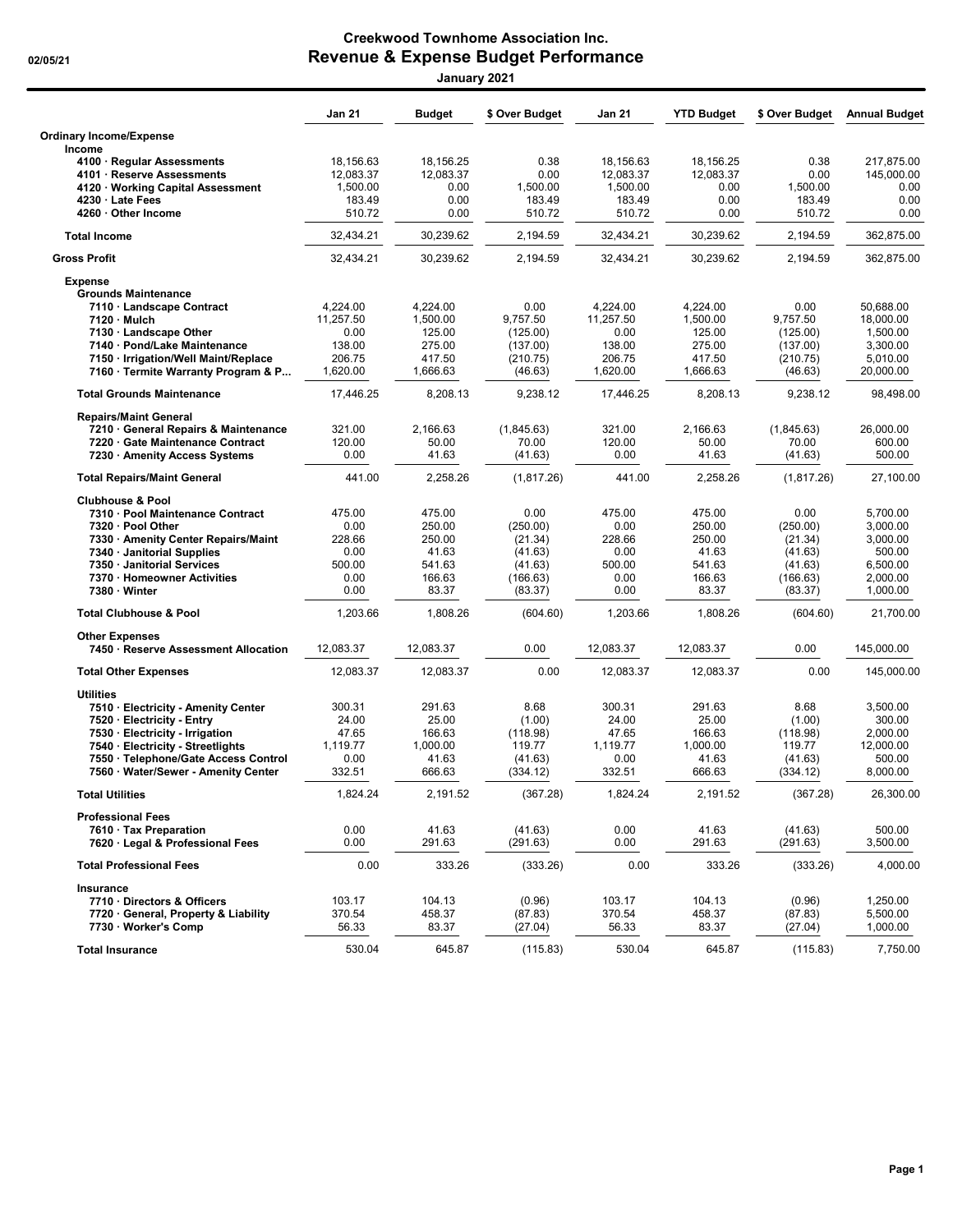### **Creekwood Townhome Association Inc. 02/05/21 Revenue & Expense Budget Performance January 2021**

|                                | <b>Jan 21</b> | <b>Budget</b> | \$ Over Budget | <b>Jan 21</b> | <b>YTD Budget</b> | \$ Over Budget | <b>Annual Budget</b> |
|--------------------------------|---------------|---------------|----------------|---------------|-------------------|----------------|----------------------|
| <b>Administration</b>          |               |               |                |               |                   |                |                      |
| 7810 · Administration Other    | 0.00          | 208.37        | (208.37)       | 0.00          | 208.37            | (208.37)       | 2,500.00             |
| 7820 · Corporate Annual Report | 0.00          | 13.38         | (13.38)        | 0.00          | 13.38             | (13.38)        | 161.00               |
| 7830 · Coupons                 | 13.50         | 4.13          | 9.37           | 13.50         | 4.13              | 9.37           | 50.00                |
| 7835 · Bank Charges            | 20.75         | 3.00          | 17.75          | 20.75         | 3.00              | 17.75          | 36.00                |
| 7840 · Internet Access         | 50.00         | 120.00        | (70.00)        | 50.00         | 120.00            | (70.00)        | 1,440.00             |
| 7850 · Miscellaneous           | 0.00          | 500.00        | (500.00)       | 0.00          | 500.00            | (500.00)       | 6,000.00             |
| 7860 · Postage                 | 102.53        | 41.63         | 60.90          | 102.53        | 41.63             | 60.90          | 500.00               |
| 7870 Management Fee            | .545.00       | .545.00       | 0.00           | 1.545.00      | 1,545.00          | 0.00           | 18,540.00            |
| 7880 · Office Supplies         | 184.65        | 83.37         | 101.28         | 184.65        | 83.37             | 101.28         | 1,000.00             |
| 7890 Collections Expense       | 0.00          | 66.63         | (66.63)        | 0.00          | 66.63             | (66.63)        | 800.00               |
| 7895 · Bad Debt Expense        | 0.00          | 125.00        | (125.00)       | 0.00          | 125.00            | (125.00)       | 1,500.00             |
| <b>Total Administration</b>    | 1,916.43      | 2,710.51      | (794.08)       | 1.916.43      | 2.710.51          | (794.08)       | 32,527.00            |
| <b>Total Expense</b>           | 35.444.99     | 30,239.18     | 5,205.81       | 35,444.99     | 30,239.18         | 5,205.81       | 362,875.00           |
| <b>Net Ordinary Income</b>     | (3,010.78)    | 0.44          | (3,011.22)     | (3,010.78)    | 0.44              | (3,011.22)     | 0.00                 |
| Net Income                     | (3,010.78)    | 0.44          | (3,011.22)     | (3,010.78)    | 0.44              | (3,011.22)     | 0.00                 |